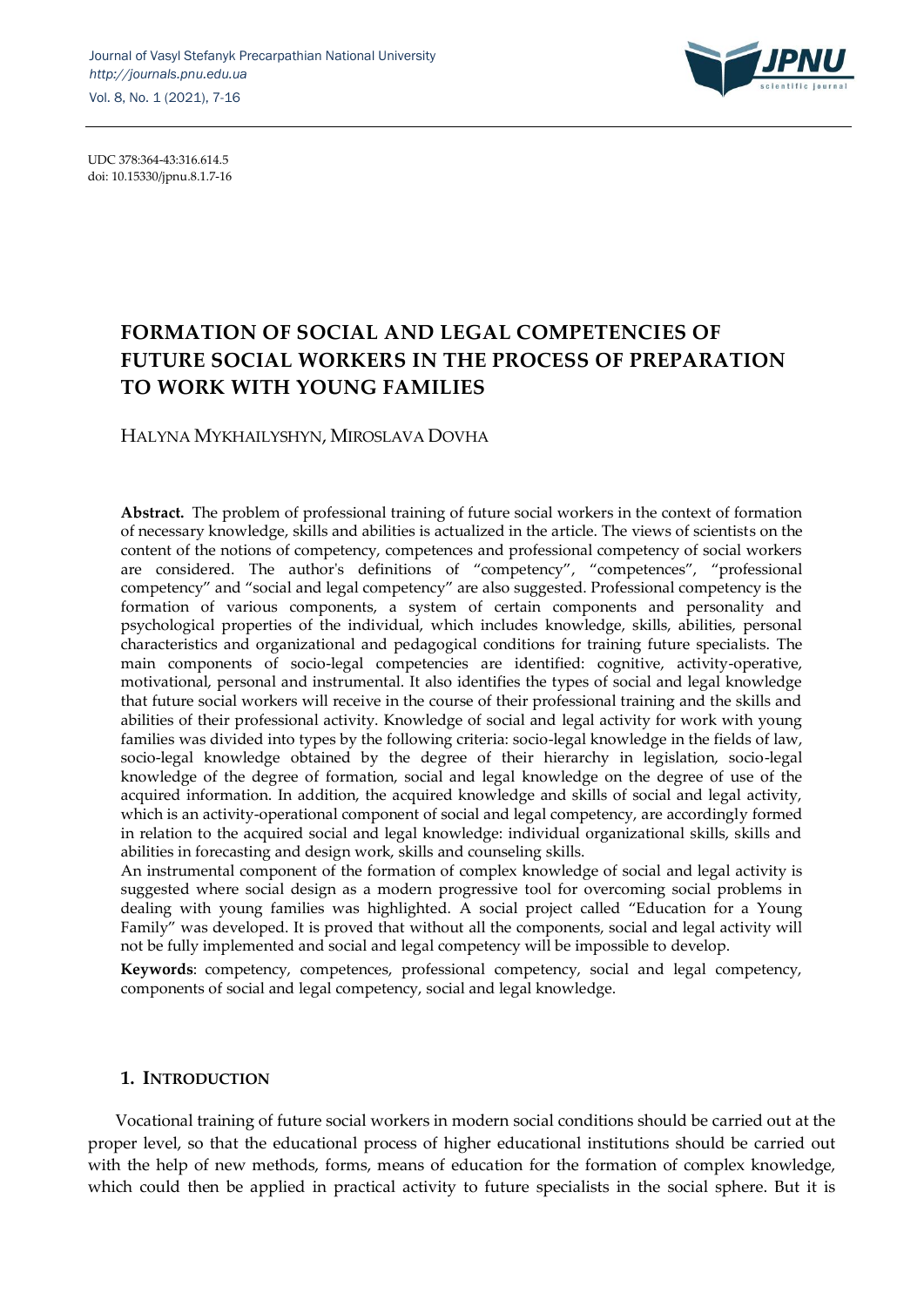necessary that such professional training ensures a harmonious development of the student's personality as a future social worker, satisfies educational and spiritual needs in the process of educational activity. Vocational training is one of the important means of professional development of a social worker.

In recent years, a number of scholars have explored the issues of vocational training for future social workers in their practice. Among them, O. Budnyk, T. Golubenko, I. Zimnia, A. Kapska, O. Karpenko, O. Plakhotnik, V. Polishchuk, A. Popova, L. Tuptia, O. Yankovich, T. Yarkina, and others. But in the writings of these and other authors, the contents of the professional training of future social workers to work with young families, including the content of complex knowledge of social and legal activities, is not fully covered.

Preparing future social workers for professional activities within the study is viewed from the perspective of a competency-based approach that shifts the emphasis from the process of accumulation of knowledge, skills and abilities to the plane of formation and development of students' ability to practice, apply the acquired knowledge and experience in professional activity. Therefore, the main characteristics of a social worker as a subject of professional activity are not only knowledge, skills and abilities, but also motivation to master the profession; practical, humanistic and professional orientation; professional-value orientations; personal potential; professionally determined (significant) qualities; professional culture; individual style of behavior; professional competence and the need to achieve professionalism [19, p. 8].

The notion of competency, professional competency and its components has interested many national and foreign scientists. In particular, theoretical analysis of competencies and competences (N.Briukhanova, M.Golovan, N.Gorishna, V.Kraevskiy, A.Hutorskiy, etc.), theoretical analysis of professional competencies and professional competencies of specialists in the social sphere, structure and its components (O.Andrus, S.Batyshev, L.Vashchenko, I.Zimnaia, O.Ignatieva, O.Derkach, V.Dudariov, V.Domin, S.Kalashnikov, A.Kapska, A.Markova, I.Mishchenko, F.Mukhametzanov, I. Podlasy, O.Pometun, V.Savitska, G. Skachkova, N.Povyakel, S.Harchenko, E.Tsarkova, etc.).

The purpose of the article is to determine the structure of social and legal competencies of a social worker in dealing with young families.

## **2. ANALYSIS AND DISCUSSION**

Competency is closely linked to competence, but these are different concepts. Differentiating between the terms "competency**"** and "competence", V.V. Kraevsky and A.V. Khutorskiy explain that competence means a range of issues in which a person is aware and has experience, and capacity is a combination of relevant knowledge and abilities in a particular field of activity that allow to act effectively in it [22, p. 56].

Under the competency N. Briukhanova understands the property of a professional, which indicates his ability to act expediently and effectively in certain circumstances, that is, to realize certain groups of experience in certain areas or stages of activity, in particular professional activity [5].

In N. Horishna's opinion, the term "competence" refers to a range of issues on which a person has the knowledge and experience, or the authority of a particular institution or person. The competence of the specialist is determined by the normative documents of the organization and is reflected in job descriptions. Capacity is an indicator of the formation of appropriate skills and the degree of their possession. Thus, the basis of professional competencies is formation of knowledge, abilities and professional skills [8, p. 115].

M. Golovan states that a competence can be understood as a certain norm, which indicates the possibility of solving professional problems, and under the capacity- the level of competences development or the ability to assess the achievement of the norm [9].

Therefore, with regard to the concept of competencies, we agree with the view of scholars that competency and competence are not identical concepts, but are closely related. That is why we are offered to define competences as a norm, a standard that is enshrined in the legislation on the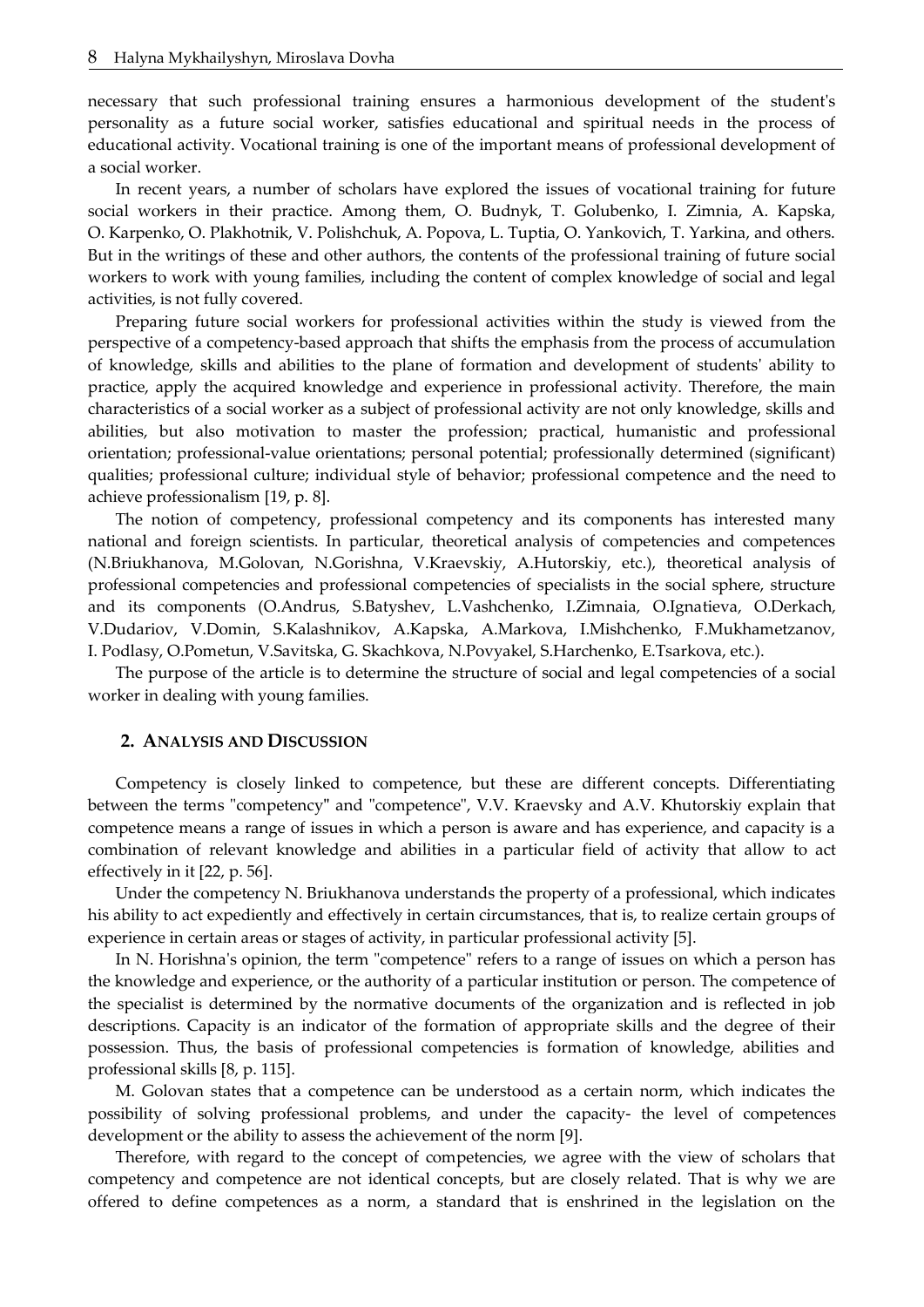educational training of a certain category of persons. With regard to the concept of competencies, it is the level of knowledge and abilities, skills and competencies acquired in the course of professional activity, which is identified by the norms of competences. Therefore, capacity is a broader concept because it includes a set of professional competences.

The term "professional "competency" in the "Encyclopedia of Education" is defined as "an integrative characteristic of the professional and personal qualities of a specialist, reflecting the level of knowledge, skills, experience sufficient to achieve the goal of a particular activity, as well as the moral position of the specialist" [10].

The professional competency of social workers is defined as a qualitative characteristic of the subject of activity, which reflects the integral nature of his training and the readiness of the individual to carry out this activity [23, p. 56].

According to O. Derkach, professional competency is the only complex of knowledge, skills, psychological features (qualities), professional positions and axiological variants [1].

In the context of N. Povyakel's research, professional competency is seen as an integral characteristic of professionalism, which allows to determine the level of preparedness and ability of a person to successfully complete professional tasks and perform professional duties. Therefore, professional competency acts as a major component of professionalism and a determining factor in the success of the implementation of social and vital functions of specialist [18].

Based on the above, we offer the definition of professional competencies as a set formed at the theoretical and practical level of knowledge, skills, personal and psychological qualities acquired in the process of professional and subject activity.

Undoubtedly, professional competency is the formation of various components, a system of certain components and personality and psychological properties of the individual, which includes knowledge, skills, abilities, personal characteristics and organizational and pedagogical conditions for training future specialists.

I. Pidlasiy determines the knowledge required for professional activity and the ability to put that knowledge into practice by a component of professional competencies; I. Mishchenko emphasizes the presence of special education, general and special erudition, constant improvement of professional training; A. Kapska refers to the components of the possession of theoretical knowledge and skills to use adequate technologies and to perform appropriate social roles in professional activity, etc. However, these components can be supplemented with other equally important components [14].

Describing a social worker as a holistic subject of a professional activity, researcher O. Karpenko, following the positions of different schools of social work, identified the following groups of professional and pedagogical knowledge that a specialist should possess: methodological knowledge, theoretical knowledge, methodological knowledge and technological knowledge [11, p. 93].

Famous researcher of professional competencies V.A. Demin points out that skill is the main component of professional competences. Analyzing different approaches to the study of skills, it brings the essence of professional competencies to the level of personality skills, which reflects the degree of conformity of particular competences and allows us to act constructively in changing social conditions [16].

According to N. Horishna, the basis of professional skills of a social worker is based on an organized system of knowledge, but the stock of theoretical knowledge does not yet ensure success in social work. Appropriate skills are required for the effective implementation of social work [8, p. 116].

Therefore, the criteria of professional competencies of the future specialist are the formation of professional knowledge, skills, personal qualities that are necessary for his professional activity. Their acquisition is carried out gradually, based on the components of successful professional activity of a future specialist - professional selection, level of training, personal qualities of a young person, his motives, aspirations, level of aspirations, primary in the process of professional training of a specialist in accordance with the requirements of society (industry education standards), experience, qualifications, working conditions [2, p. 287].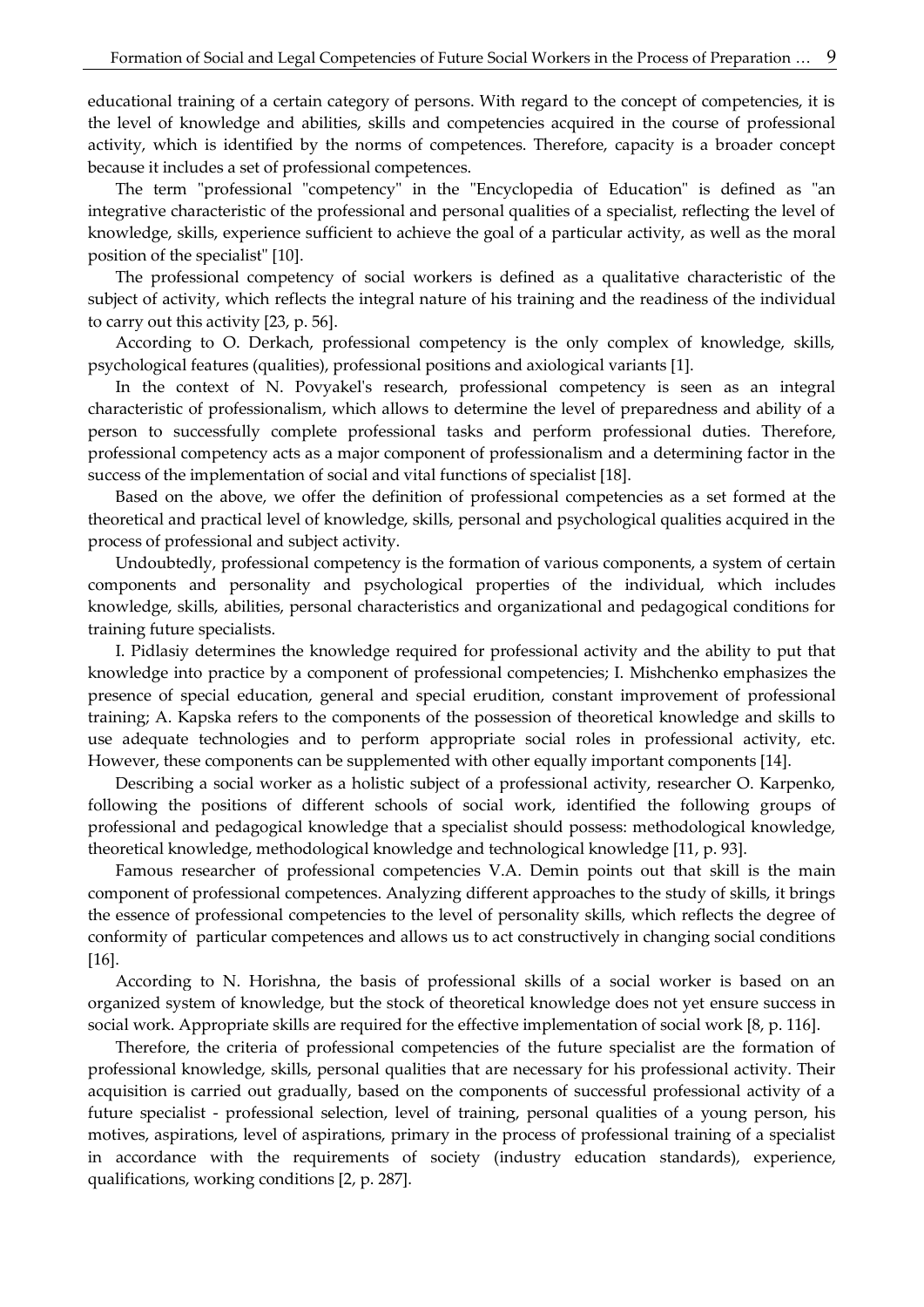The social worker, in particular, should be able to: purposefully and intelligently listen to others; collect information to prepare social history, evaluation, report; to form and maintain professional relations aimed at providing social assistance; to observe and interpret verbal and non-verbal behavior, using knowledge of personality theory and diagnostic methods; to direct customer efforts to solve their problems and win their trust; discuss sensitive issues with the necessary amount of attention and support, instilling in the client confidence; creatively solve client's problems; determine the moment of suspension of therapeutic assistance to the client; conduct research and interpret their results; to mediate and negotiate between the conflicting parties; to provide communication

The structure of professional competencies of a social worker consists of certain types of competences: functional (professional and special pedagogical knowledge and skills, methods of activity), normative-legal (knowledge of the basic provisions of state normative-legal acts governing the functioning of the social sphere in Ukraine), social (responsibility for the results of their work, the desire for sovereignty), communicative (the ability to coordinate their actions, to choose the optimum style of communication without instructive actions in different situations) [3, p. 23].

The components of professional competencies are identified by Karpenko, in particular the functional, personal and subject aspect of activity [13, p. 33].

The structure of professional competencies of a specialist in the social sphere is considered in the works of F. Mukhametzianova:

- social and legal competency - knowledge and skills in the sphere of interaction with public institutions and people, as well as possession of techniques of professional communication and behavior;

- special competency - the willingness to perform specific activities independently, the ability to solve typical professional tasks and evaluate the results of their work, the ability to independently acquire new knowledge and skills in a specialty;

- personal competency - the ability to continuous professional growth and professional development, as well as the realization of oneself in professional activity;

- auto-competency - adequate understanding of their socio-professional characteristics and ownership of technologies to overcome professional destruction;

- extreme competency - the ability to act in extreme situations [17].

As a result of performing relevant professional tasks and responsibilities, social workers carry out various activities that practically correspond to the types of their competences. Because, we live in a rule of law, where legal knowledge is now a necessity, given today's living conditions and social and legal protection by the state. Therefore, we would like to characterize the social and legal activities of social workers and to show the formation of complex knowledge in a social worker with a young family.

Socio-legal competency of a social worker is a set of qualities that reflect the degree of qualification, the level of legal knowledge, skills, readiness and ability associated with the implementation of social and legal activities [20].

Depending on the nature of the professional activity of the social worker by appointment, at the place of work, the content of social and legal competences becomes a special content. Socio-legal competency, like any other, includes the following structural components:

- motivational - includes the motives, goals, values of the specialist, involves the attitude to professional activity as a value, the need to develop their social and legal competencies; striving for personal self-improvement. Functional purpose of the motivational-value component is that its formation mediates the development of other components of social and legal competencies;

- cognitive - knowledge of theoretical and methodological bases of jurisprudence; regulatory legal acts; technologies of social and legal work; modern information technologies; requirements for a modern social worker;

- activity-behavioral - determines the style of behavior, the choice of ways of behavior and the solution of practical problems, includes the conditions for successful realization of social and legal competencies. This component implies the availability of a specialist's readiness for self-realization in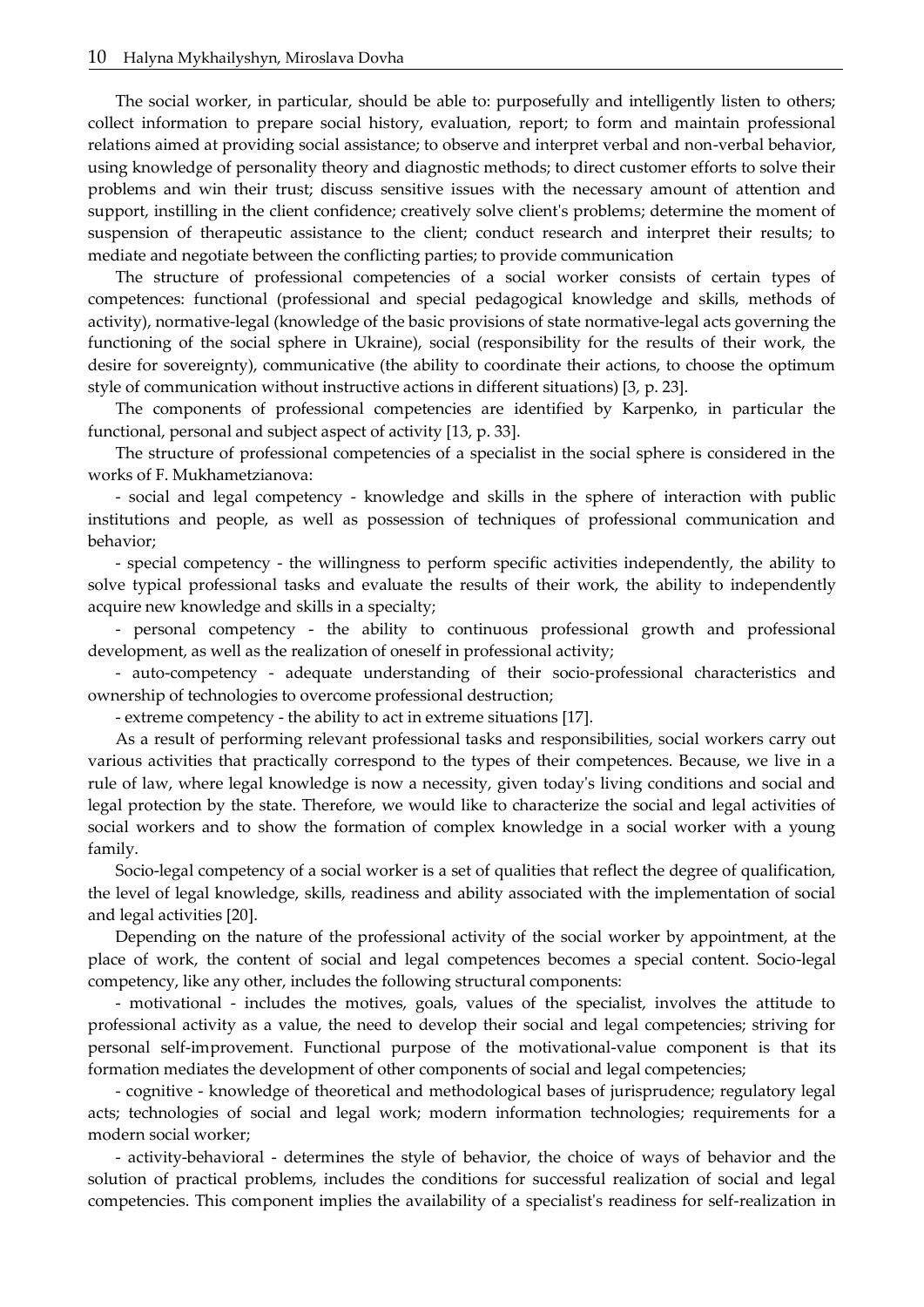social and legal activities, concrete results achieved in the process of its implementation, basic qualities inherent in the behavioral level, development of the ability to solve social and legal problems when interacting with the client;

- value-semantic - a set of psychological characteristics of a person (professionally significant qualities of a specialist and his values), readiness for the manifestation of personal initiative; value attitude to the profession; willingness to work with those who need help; value attitude to events, to people, to oneself;

- emotional-volitional - involves emotional-volitional self-regulation of personality behavior in the situation of professional activity in order to achieve high results. The manifestation of emotionalvolitional activity includes emotionality as a positive emotional factor - a reaction to success and failure - and emotionality - a value indicator of the subject's awareness of the need for social and legal activity, a positive active emotionally colored attitude to personal and professional self-improvement;

- reflexive - is the tracking of the goals, process and results of one's activity, as well as the selfassessment of the specialist on the basis of self-awareness and reflection, awareness and appreciation of those internal changes that occur in him, as a changing personality, subject of activity and relationships. Only adequate self-assessment ensures success in the development of socio-legal competencies. Reflection of a person as a subject of social and legal competencies covers all its components: understanding of one's level of professional competencies, style of behavior, peculiarities of valuemotivational sphere and other issues. Consider some of these components in more detail [20].

A social worker performing social and legal activities must have the appropriate level of knowledge to defense and protect the legal rights and interests of different segments of the population, in our case young families. This should be knowledge of various fields of law, assistance in obtaining various benefits, social benefits, proper registration of documents, etc. Therefore, we have developed a structure for the formation of social and legal competencies of future social workers in the process of preparation for work with young families (Figure 1)



*Fig 1. A structure for the formation of social and legal competence of future social workers in the process of preparation for work with young families.*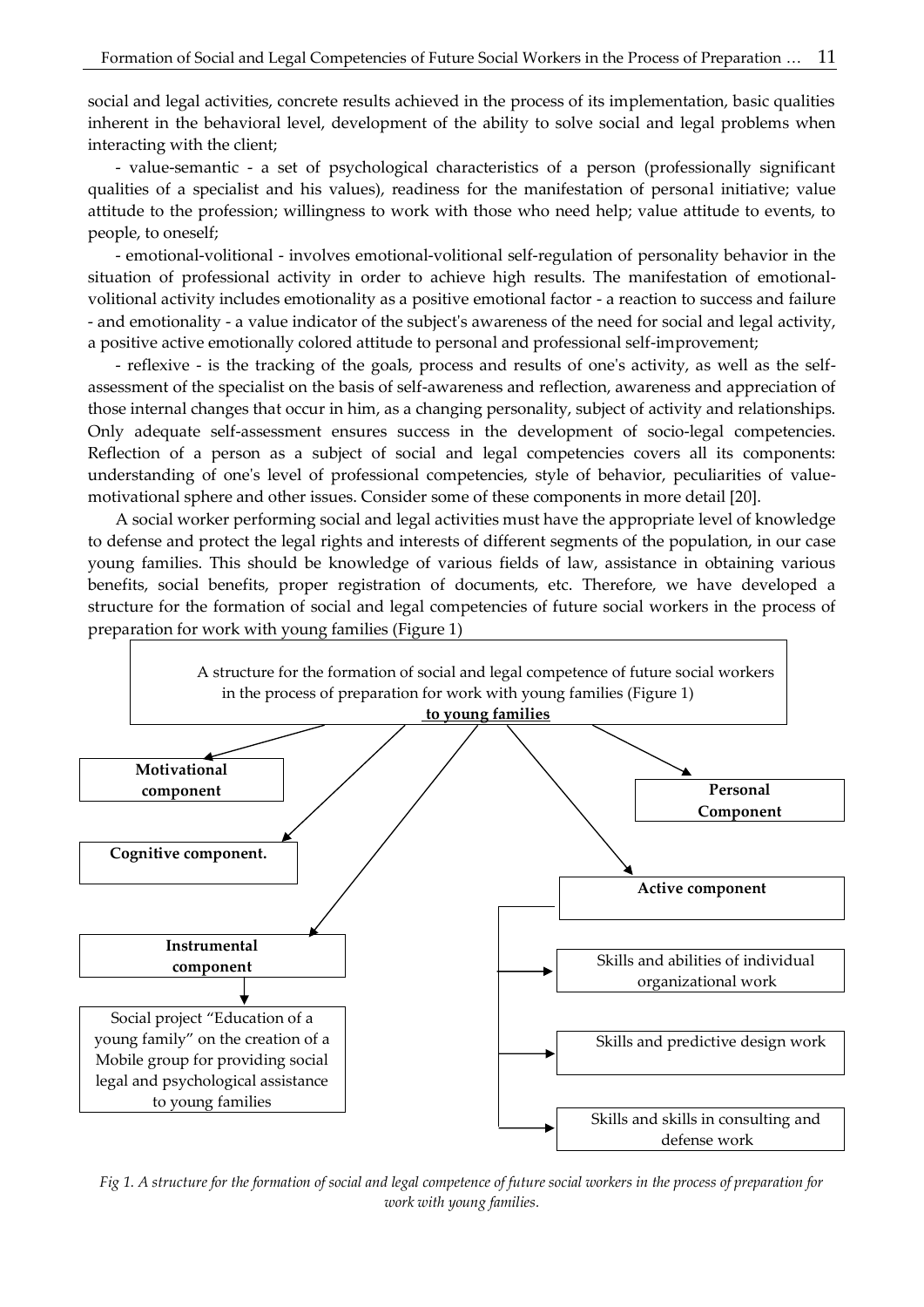Cognitive component. We divided the knowledge of social and legal activity for work with young families into types by the following criteria:

1) Socio-legal knowledge in the fields of law:

- a) knowledge acquired in the field of family law (Family Code of Ukraine Section II. Rights and obligations of spouses, Section III - Rights and duties of mother, father and child, etc.);
- b) knowledge acquired in the field of civil law (Civil Code of Ukraine Article 1178 Compensation for damage caused by a minor, etc.);
- c) knowledge acquired in the field of labor law (Code of Labor Laws of Ukraine Part 1 Article 179 on maternity leave, etc.);
- d) knowledge acquired in the field of administrative law (Code of Ukraine on Administrative Offenses - Article 184 Failure of Parents or Substitutes to Observe Obligations for the Education of Children, etc.);
- e) knowledge acquired in the field of criminal law (Criminal Code of Ukraine Art. 166 malicious failure to fulfill the duties of caring for a child or a person in charge of custody or custody, etc.);
- f) knowledge acquired from other fields of law (business, land, etc.)
- 2) Socio-legal knowledge obtained by the degree of their hierarchy in legislation:
	- a) knowledge obtained from international law (Universal Declaration of Human Rights, European Convention on Human Rights, Declaration of the Rights of the Child, UN Convention on the Rights of the Child, etc.);
	- b) knowledge is obtained from legislative acts of national law (Constitution of Ukraine, Family Code of Ukraine, Civil Code of Ukraine, Code of Laws on Labor in Ukraine, Laws of Ukraine "On State Aid to Families with Children," On Compulsory State Pension Insurance, etc.);
	- c) the knowledge was obtained from the by-laws (decrees and orders of the President of Ukraine, the resolution of the Verkhovna Rada of Ukraine and the Cabinet of Ministers of Ukraine - the resolution of the Cabinet of Ministers of Ukraine "On measures to strengthen maternity and childhood protection", etc.);
	- d) knowledge is obtained from internal local normative acts (normative acts (orders, decision provisions, orders) that are adopted by the employer at the enterprise and comply with the higher legislation and usually refer to internal labor regulations, remuneration, etc.).
- 3) Socio-legal knowledge of the degree of formation:
	- a) educational knowledge (formed in the process of studying the disciplines of the legal nature in the pedagogical establishments of higher education. For example, law, social security law, law in social work, the legal foundations of social work, etc.);
	- b) practical knowledge (formed in the course of practical legal activity);
	- c) educational and practical (formed in the process of mastering the theoretical knowledge acquired during training and consolidation of this knowledge in practical activity)
- 4) Social and legal knowledge on the degree of use of the acquired information:
	- a) theoretical (knowledge of various fields of law);
	- b) theoretical and practical (application of the acquired knowledge from different branches in the process of social and legal activity, ability to use various technologies to help young families);

Therefore, based on the above classification of knowledge of social and legal activities in dealing with young families, a social worker should know what constitutes a cognitive component of sociolegal competencies:

- 1) norms of normative legal acts and extension of the laws;
- 2) legal terms that are necessary for a social worker to work with young families;
- 3) family provisions (in our case young family);
- 4) different types of social assistance for young families;
- 5) terms of funding, sources of funding, social assistance organizations, and programs to help young families.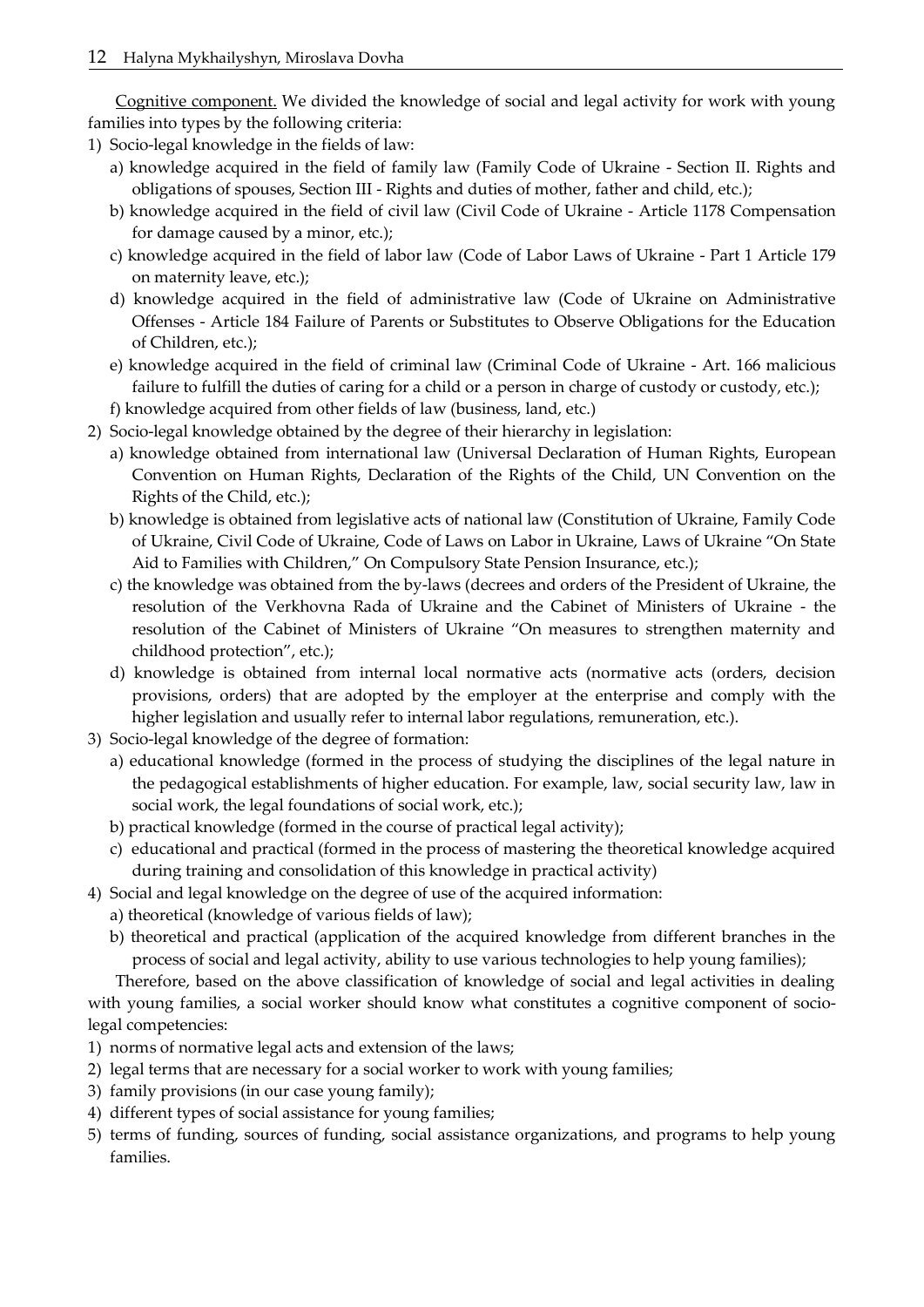Active component. In addition, the acquired knowledge and skills of social and legal activity, which is an activity-operational component of social and legal competencies, are accordingly formed in relation to the acquired social and legal knowledge:

- Individual organizational skills (use and select the main provisions of legal documents, be able to analyze them in a specific case of social and legal activities; inform young families about their rights to social security, services and responsibilities; organize and assist in the field of social and legal activities for young families);

- skills and abilities in forecasting and design work (to plan and forecast interactions with clients and organizations, the consequences of such interaction, to evaluate their actions to help young families in solving their professional responsibilities;

- skills and counseling skills (assistance to young families; cooperation between families, parents, the public and their legal education; to protect the rights of young families in different instances; to assist in the writing of various documents of social and legal nature).

Motivational component. In addition to the acquired theoretical and practical knowledge, skills and motivations, there must be motivation for acquiring appropriate social and legal competencies (motivational component of social and legal competencies) and personal characteristics of the future social worker (personal component).

The motivational component as a necessary element of successful professionalization of a specialist in social work is given by O.I. Poplar, noting that it determines professional suitability for practical work [21].

Purposeful work on the formation of motivational-value learning, according to T.A. Golubenko, should be the main component of the learning process because it ensures the conscious nature of setting personal goals and regulating students' own educational and cognitive activity [7].

The motivational factor involves the transformation of knowledge, skills and abilities into the means of personal and professional growth, thereby sending the quality of student activity and the quality of social worker as a professional [12]. Therefore, it is a testament to the independence, creativity and initiative of the future specialist in the field of social and pedagogical activity [24].

Personal Component. Scientists identify the following groups of personal qualities of a social worker:

1. Psycho-physiological characteristics, which depend on the ability to this activity (mental processes (perception, memory, imagination, thinking), mental states (fatigue, apathy, stress, anxiety, depression), attention as a state of consciousness, emotional and volitional manifestations (restraint, indifference, persistence, consistency, impulsivity).

2. Psychological qualities that characterize a social worker as a person (self-control, self-criticism, self-esteem of one's own actions, stressfulness (physical training, self-suggestion, ability to switch and manage one's own emotions).

3. Psychological and pedagogical qualities on which the effect of personal attractiveness depends. (sociability (ability to quickly establish contact with people); empathy (capturing people's moods, revealing their attitudes and expectations, empathy); attractiveness (external attractiveness of the individual); eloquence (ability to speak skillfully, speaker protection] [6, p. 132].

Social worker as a specialist in the social sphere, who can work at different levels of implementation of social policy of the state - at the level of management, logistical and legal support, education, health care and directly practice social work. In addition, the social worker must be a participant in the joint activity, the organizer of this activity, he is a kind of spiritual mentor, who leads a person for a long time, provides support, takes care of the formation of social values in society. At the same time, he and the social therapist, preventing and resolving conflict situations. This allows one to speak of a specialist in the social sphere as a holistic subject of professional activity [4, p.25]

Tool Component. To this component we include modern information resources and technologies, communication technologies and products, etc., which are used in social work by social workers in work with young families.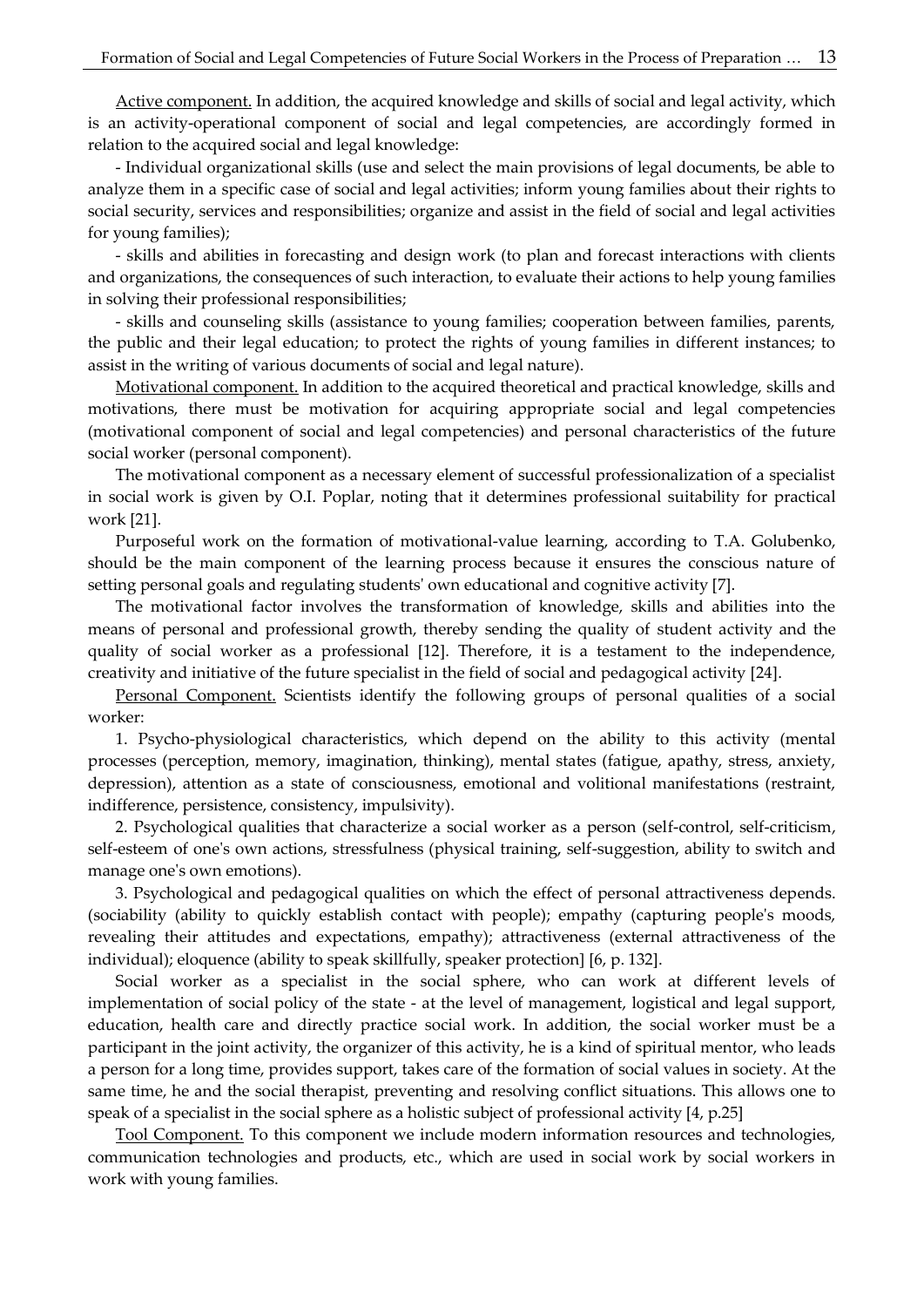Important in the professional training of future social workers to work with young families in the future professional activity is played by the stagnation of modern progressive tools, which in our study is social design, which is in the stage of formation and development. We have developed a social project called "Education for a Young Family". The aim of the project is to increase the level of social and legal literacy of young families and social and legal protection through the creation of a modern Mobile Group on providing free social, legal and psychological assistance to young families at the level of ATS. The activities of the Mobile Group should be aimed at analyzing, forecasting and providing legal assistance by educating, informing and advising on the rights, responsibilities and responsibilities of family members in various activities, getting acquainted with benefits, legislative and regulatory documents, etc.

On the basis of the social and legal activity of social workers with young families they consider, we are offered to determine the social and legal competencies of a social worker as a set of the acquired knowledge, skills and abilities at the acquired theoretical and practical level of professional training while working in the field of social and legal protection the available motivational component and personal qualities of the social worker.

### **3. CONCLUSIONS**

Thus, within the framework of the study of this topic, we have identified five components of the formation of complex knowledge of social and legal activity of future social workers to work with young families, which are: cognitive, activity-operative, motivational, personal and instrumental components of social-legal the competencies of social workers to work with young families. Because without all the components, social and legal activity will not be fully implemented and develop social and legal competence. Certainly, all the components are interconnected and develop together, which testifies to constant personal self-development and self-improvement of social workers.

Therefore, successful work with clients (in our case young families) requires the proper professional training of future social workers to work with them and the ability to apply new social tools in their future professional work, since social transformations are the cause of various problems of target groups, that need to be addressed immediately.

### **REFERENCES**

- [1] Derkach A.A. (Ed.) *Acmeology*. RAGS Publishing House, Мoscow, 2002. (in Russian)
- [2] Andrus O. Modern Aspects of Students' Professional Training in Technical Universities. *Problems of modern teacher preparation,* **4** (2) (2011), 283-294. (in Ukrainian)
- [3] Andrushchenko V.P. *Social work: management of social work. Book 7*. DCSSM, Кyiv, 2003. (in Ukrainian)
- [4] Bibik D.D. *Topical problems of training specialists in the social sphere: abstracts of reports of the International scientific and practical conference*. Khmelnytskyi HIST of the University of Ukraine, 2012. (in Ukrainian)
- [5] Bryukhanova N. Approaches to Understanding Competencies and Competences in Education. *Pedagogy and psychology of vocational education*, **4** (2007), 40-49. (in Ukrainian)
- [6] Semigina T.V. (Ed.) *Introduction to Social Work: A Tutorial*. Academvid, Кyiv, 2005. (in Ukrainian)
- [7] Golubenko T.O. *Features of the process of forming the readiness of future social workers for patronage work with elderly people*. (in Ukrainian)
- [8] Gorishna N. Professional competency of a social worker as a component of his professional training. *Uzhgorod University Scientific Bulletin: The series "Pedagogy. Social work"*, **16-17** (2009), 144-117. Available at: http: //www.nbuv.gov.ua/portal/natural/Nvuu/Ped/2009/www17/Horishna.pdf. (in Ukrainian)
- [9] Zvereva I.D. (Ed.) *Encyclopedia for social professionals.* Universe, Kiev, Simferopol, 2013. (in Ukrainian)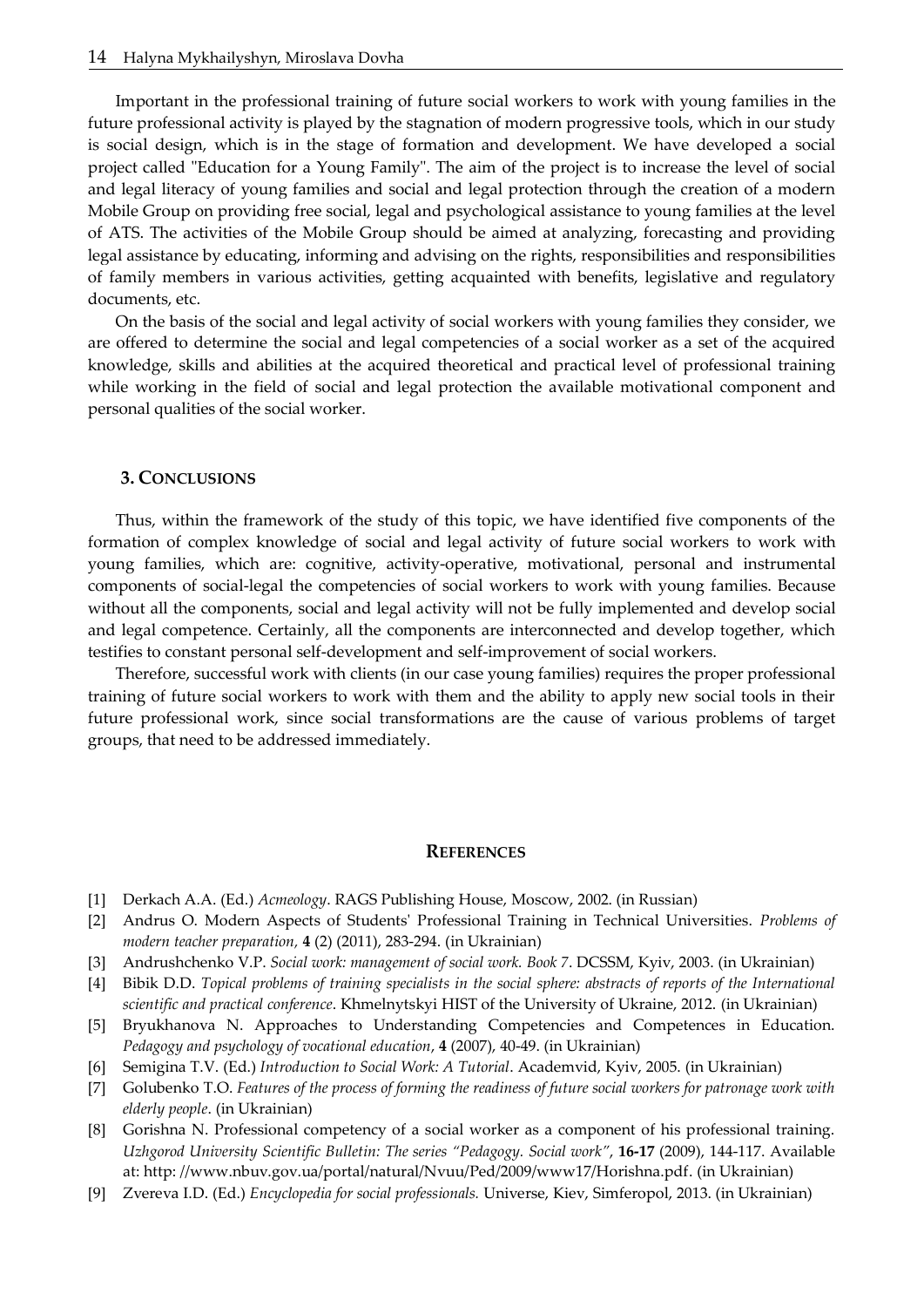- [10] Kapska A.Y. *Technologies of social and pedagogical work with families*. Slovo Publishing House, Kyiv, 2015. (in Ukrainian)
- [11] Karpenko O.G. *Introduction to the specialty "Social work".* Slovo, Кyiv, 2011. (in Ukrainian)
- [12] Karpenko O.G. Motivation in the structure of social worker activity. *Journal of Ivan Franko Zhytomyr State University,* 17 (2014), 36-39. Available at: http://eprints.zu.edu.ua/id/eprint/960. (in Ukrainian)
- [13] Karpenko O.G. Formation of professional competencies of a social worker as one of the conditions for successful practical activity. *Scientific journal of M.P. Dragomanov NPU*. *Sociology Social work social pedagogy. Management,* 11 (2007), 32-39. (in Ukrainian)
- [14] Kapska A.I., Volynska L.V., Karpenko O.G., Filippchuk V.S*. Communicative professional competency as a condition of social worker interaction with the client: teaching method. manual*. The state. the center of soc. Youth Services, M.P. Drahomanov NPU, Kyiv, 2003. (in Ukrainian)
- [15] Kornyushina R.V. *Foreign experience of social work*. Far Eastern University Publishing House, Vladivostok 2004. (in Russian)
- [16] Larner I., Griz Y., Teper J. *Development and professional understanding of social work in German women. Social work on the eve of 2000: ways and goals of professional formation*. Institute of Social Work, Moscow, Berlin, 1998, 18-25. (in Russian)
- [17] Mukhametzianova F.Sh. *Theory and practice of remote training of a social sphere specialist in the region.* Kazan Science, 2002. (in Russian)
- [18] Povyakel N.I. *Professional psychogenesis of self-regulation thinking of a practical psychologist: Monograph*. NPU them. M.P. Drahomanov, Kyiv, 2003. (in Ukrainian)
- [19] Savitska V.V. Preparation of future social workers for professional activity on the basis of proxological approach: author. diss. for the sciences. degree of Cand. ped. Sciences: Special. 13.00.04. Exactly, 2015, 20 p. (in Ukrainian)
- [20] *Socio-pedagogical activity. Short course of lectures on the discipline "Legal support of social work".* Available at: https://studme.com.ua/13560615/sotsiologiya/sotsialno-pravovaya\_kompetentnost\_sotsialnyh \_rabotnikov \_kak\_osnovnoy\_element\_professionalnoy.htm (in Ukrainian)
- [21] Popol O.I. Health-saving competency as a component of social worker professionalism. Available at: http://dspace.tnpu.edu.ua/bitstream/123456789/484/1/Topol.pdf (in Ukrainian)
- [22] Khutorskiy A.V. Key competences as a component of personality-oriented education. *Public education*, **2** (2003), 55-61. (in Russian)
- [23] Yarkina T.F. *Social pedagogy and social work in the context of international cooperation*. ACOPiR, Мoscow, 1998. (in Russian)
- [24] Mykhailyshyn H., Budnyk O. Social and Educational Support of Young Parents and their Children. *Journal of Vasyl Stefanyk Precarpathian National University*, **5** (1) (2018), 107-113. doi: 10.15330/jpnu.5.1.107- 113
- **Address**: Halyna Mykhailyshyn, Miroslava Dovha, Vasyl Stefanyk Precarpathian National University, 57 Shevchenko St., Ivano-Frankivsk 76018, Ukraine.
- **E-mail:** mirosya29@meta.ua; halyna.mykhailyshyn@pnu.edu.ua. **Received:** 02.03.2021; **revised:** 10.03.2021.

Михайлишин Галина, Довга Мирослава. Формування соціально-правової компетентності майбутніх соціальних працівників у процесі підготовки до роботи з молодими сім'ями. *Журнал Прикарпатського університету імені Василя Стефаника*, **8** (1) (2021), 7–16.

\_\_\_\_\_\_\_\_\_\_\_\_\_\_\_\_\_\_\_\_\_